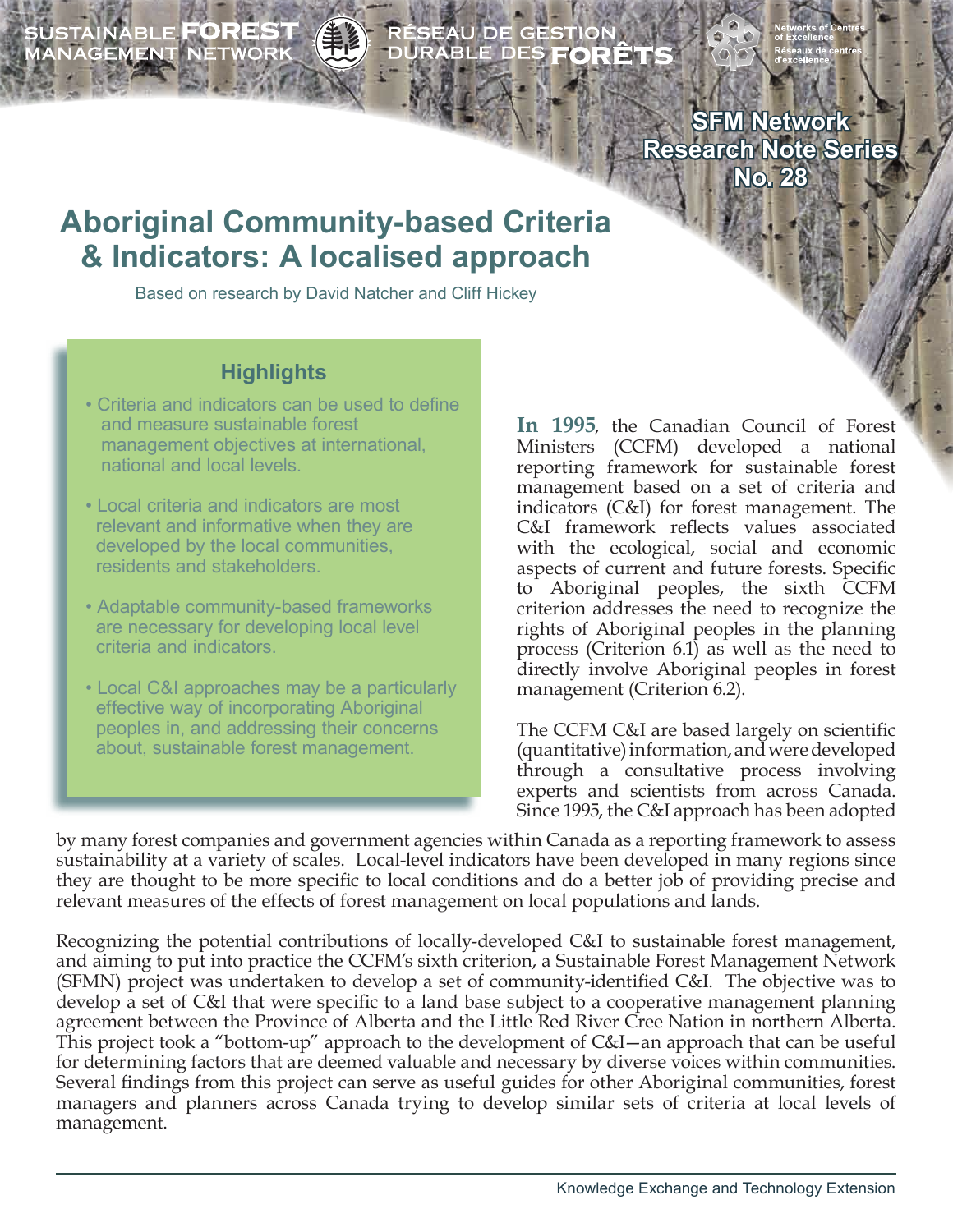## **Why are Aboriginal-derived indicators important?**

Aboriginal peoples have traditionally relied upon various ways of knowing and relating to the forest in order to sustain their well being and that of the forest. This includes not only valuing such things as numerous species of plants and animals, but the natural forces that give them life. It also includes valuing "cultural landscapes" through which peoples, lands and resources are intimately interconnected by stories, resource use and sharing practices. Many Aboriginal peoples do not compartmentalize specific aspects of the environment and tend to view the forest as a "living system". They believe Aboriginal peoples have a fundamental role and responsibility for managing their traditional use practices in order to maintain balance within these landscapes.

For many Aboriginal communities, forests are seen for values other than those pertaining to timber production. Other uses, and the social, economic, and cultural values that they sustain, are often considered of equal—if not greater—importance. This is not to suggest that Aboriginal peoples reject commercial forestry. Properly conceived and implemented, and undertaken with the full participation of Aboriginal peoples, forestry and other industrial developments within the forest can contribute to the natural, social, cultural and economic capitals of Aboriginal communities. This, from the perspective of many Aboriginal communities, is the essence of sustainable forest management.

The primary objective of the SFMN project described in this research note was to derive local C&I that: (1) reflected the values, practices and relationships deemed important by the Little Red River Cree Nation peoples, and (2) could be used in land use management and planning processes. This project provided an opportunity to address the sixth CCFM criterion on increased Aboriginal access to planning and land management.

## **Project background**

Between 1996-2001, the Little Red River Cree Nation had a cooperative resource management planning agreement with the Province of Alberta for a 30,000 km<sup>2</sup> (3 million hectare) Special Management



**Figure 1**: Map of the Little Red River Cree First Nation Special Management Area in northern Alberta.

Area (SMA) in northern Alberta (Figure 1). The Agreement provided for development of a subregional integrated landscape management strategy for a 10,000 km<sup>2</sup> forest management area within the SMA where the Little Red River Cree Nation has a commercial timber permit for annual harvest of 600,000 m<sup>3</sup>. While some First Nation members in the community see this as an excellent opportunity for improving economic conditions, others have expressed concern that commercial timber harvesting is in conflict with the values and long-term interests of the Nation. This conflict was one of the driving factors behind the development of the community-derived C&I. It was felt that if local C&I were representative of the range of values voiced within the community, then a greater portion of the community would support their use as a management tool and tensions between subgroups within the Nation would be alleviated.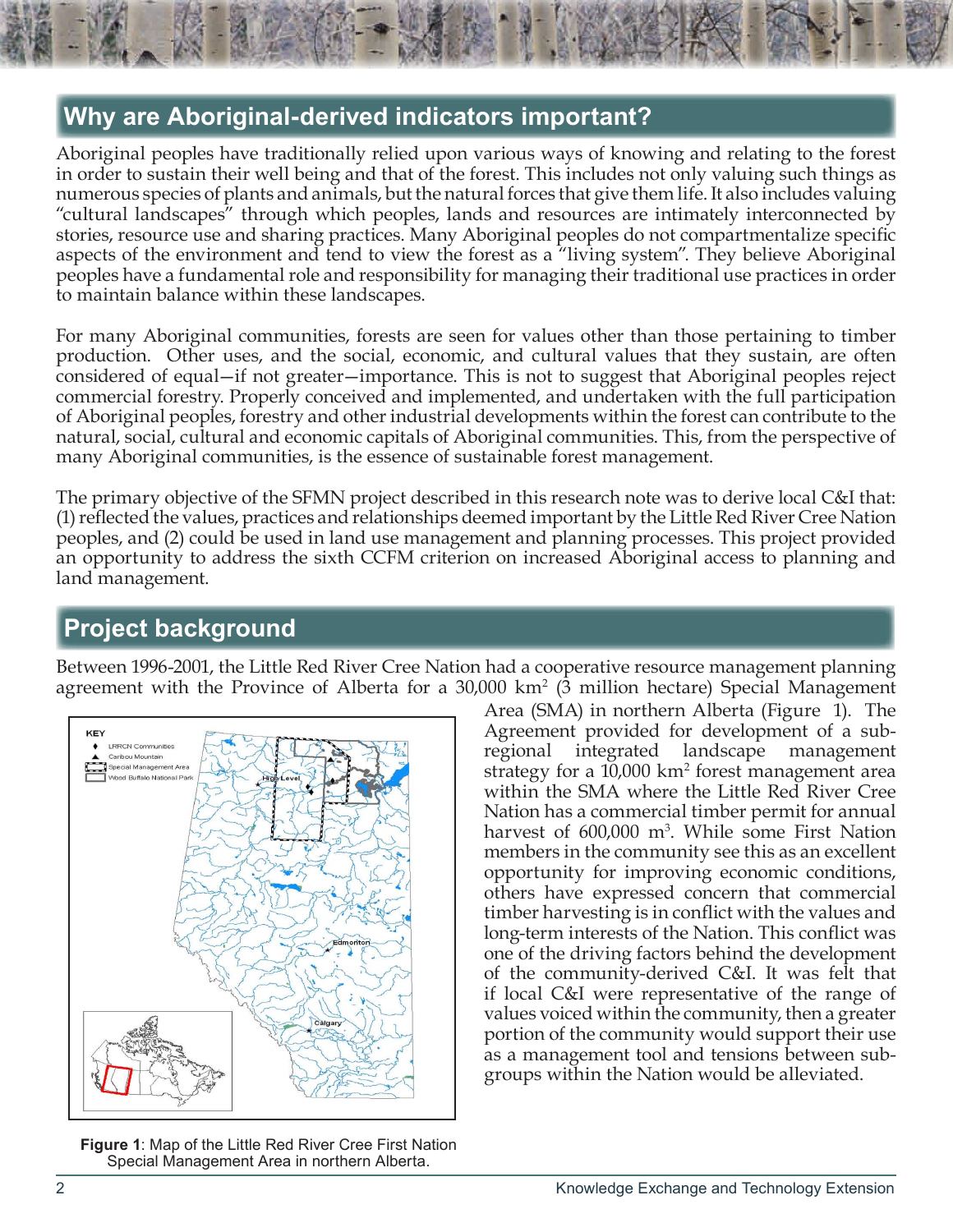## **Identifying local values**

Previous SFMN research conducted with the Little Red River Cree Nation identified that C&I frameworks need to be flexible and allow for adaptive learning, adjustment and improvement to incorporate changing community values and preferences over time.

Interviews were conducted throughout the community using semi-directed and open-ended queries, a format which respects Aboriginal ways of sharing information and knowledge through stories rather than direct questioning. Interviews were conducted by six community researchers. Three questions were asked of male and female community members between the ages of 16 and 72:

- (1) What is it about this area that you value?
- (2) What needs to be maintained or protected for you to retain your relationship with the land?
- (3) What needs fixing or improving upon for the community to be healthy (socially, culturally, economically, environmentally)?

Once interviews were conducted, the community research team designed "sustainability matrices" (e.g., Table 1) that allowed community members to easily determine whether or not individual needs

| Criterion I. Modify forest management operations to reduce negative impacts to wildlife species |                                                                                   |                                                                                                                                                                     |                                                                                                                          |                                                                                                                                                                                     |  |  |
|-------------------------------------------------------------------------------------------------|-----------------------------------------------------------------------------------|---------------------------------------------------------------------------------------------------------------------------------------------------------------------|--------------------------------------------------------------------------------------------------------------------------|-------------------------------------------------------------------------------------------------------------------------------------------------------------------------------------|--|--|
| A) Critical Element                                                                             | <b>B) Local Value</b>                                                             | C) Goal                                                                                                                                                             | D) Indicator                                                                                                             | E) Action                                                                                                                                                                           |  |  |
| 1. Species diversity and<br>availability                                                        | 1. Healthy population<br>of bison in the<br>Caribou Mt. Iowlands<br>and drainages | 1. Limit clear-cut<br>activity along the<br>Caribou Mt. slope<br>to ensure turbidity<br>of drainage is not<br>adversely affected<br>by erosion and<br>sedimentation | 1. Reduce timber<br>harvesting along the<br>Caribou Mts. slope to<br>maintain lowland bison<br>habitat                   | 1. Reduce harvesting along<br>the Caribou Mt. Slope and<br>increase streamside buffers<br>to no less than 300 meters<br>in order to offset increased<br>runoff caused by clear-cuts |  |  |
| 2. Species diversity and<br>availability                                                        | 2. Healthy population<br>of woodland caribou                                      | 2. Enhance critical<br>habitat for woodland<br>caribou                                                                                                              | 2. Protection of critical<br>habitat blocks of old<br>growth conifer along<br>the Caribou Mt. slope                      | 2. Long-term harvest<br>rotation of critical conifer<br>habitat along the Caribou<br>Mt. slope, specifically in<br>deviations between<br>1500-2000 feet                             |  |  |
| 3. Species diversity and<br>availability                                                        | 3. Availability of<br>bison throughout the<br>management area                     | 3. Protect and<br>enhance bison<br>range throughout the<br>management area                                                                                          | 3. Protect bison<br>migration routes                                                                                     | 3. Placement of protective<br>zones along bison<br>migration routes that run<br>north-south between Fox<br>Lake and Tall Cree                                                       |  |  |
| 4. Species diversity and<br>availability                                                        | 4. Healthy population<br>of fox, coyote, mink,<br>fisher, and lynx                | 4. Maintain critical<br>habitat for primary<br>prey species<br>(squirrels)                                                                                          | 4. Protection of critical<br>habitat of blocks of<br>spruce (availability of<br>cones) necessary for<br>squirrel habitat | 4. Long-term harvesting<br>rotation and staggering of<br>cut-blocks to ensure the<br>continued availability of<br>spruce cones for squirrels<br>and, thus, predator species         |  |  |
| 5. Species diversity and<br>availability                                                        | 5. Healthy population<br>of moose                                                 | 5. Enhance critical<br>habitat for moose<br>ranging throughout<br>the management area                                                                               | 5. Limit the harvesting<br>of white spruce along<br>river drainages                                                      | 5. Limit harvesting<br>operations along the<br>Mikkwa River and expand<br>stream-side buffers to no<br>less than 300 meters from<br>each shoreline                                  |  |  |

**Table 1.** Example of the six sustainability matrices developed through community consultation.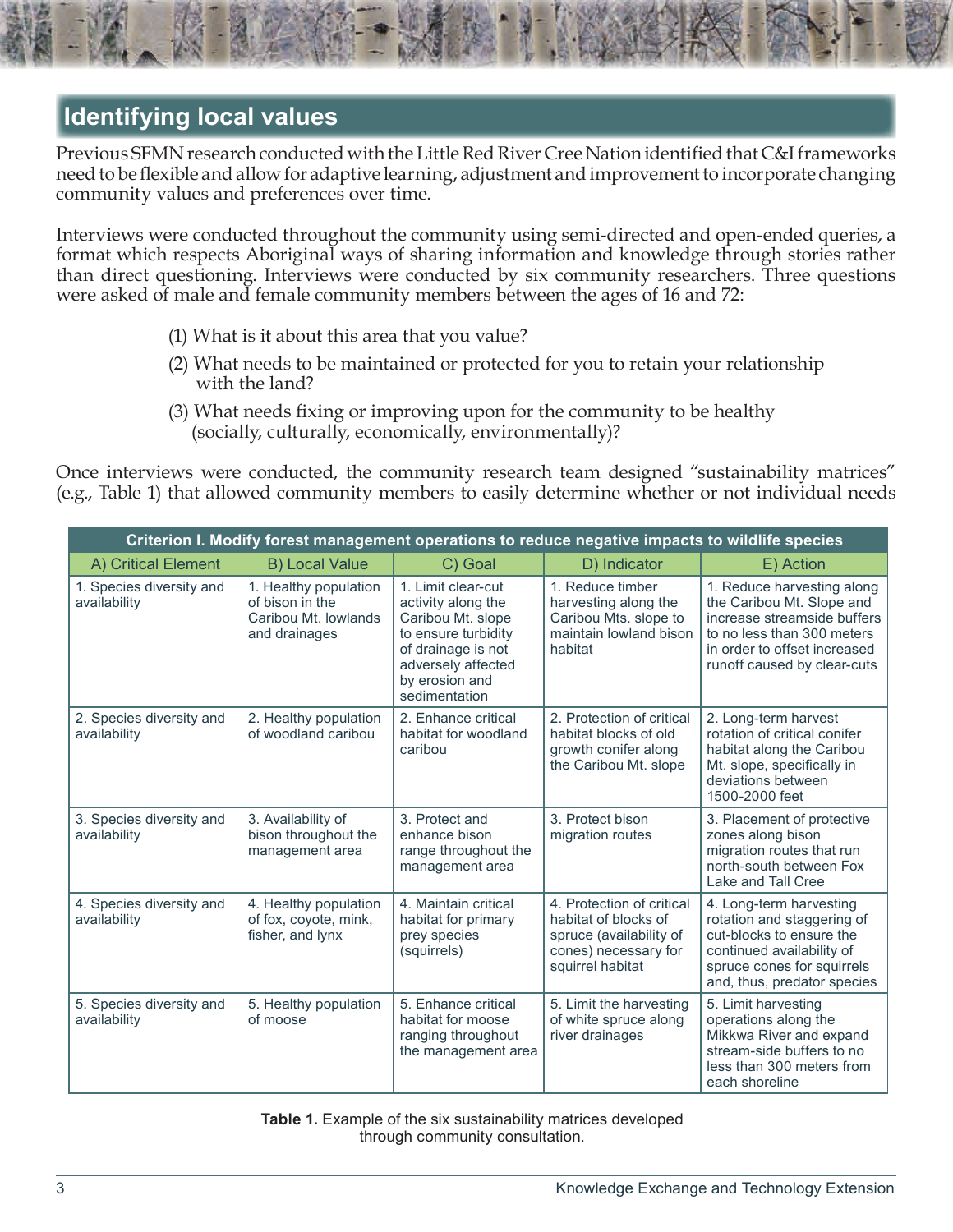were being addressed. Six matrices were developed, each corresponding to one of the six criteria that arose out of the community consultation process. Each matrix was further divided into five levels of management concern:

- (1) **a critical element**, which was seen as an environmental feature or process that needed to be maintained, changed, or added in order to obtain the goal of the criterion,
- (2) **a local value**, which was identified by community members as needing protection or improvement through management,
- (3) **a goal**, which was the main strategy for achieving local value protection, maintenance, or improvement,
- (4) **an indicator**, which was an easily measurable attribute to ensure that goals were being met and
- (5) **an action**, which was the plan for activities that would ensure the achievement of the stated indicator.

These sustainability matrices allow both community members and local managers to evaluate management and policy strategies to determine whether or not actions are resulting in the desired outcomes for each criterion. In this sense, the process is not only adaptive from a management perspective, but it is also adaptive from a community perspective.

The sixth local criterion (Table 2), for example, describes ways to increase the involvement of community members in decision making. This criterion has five critical elements, each with corresponding actions that aim to allow for adaptive management through public participation. Increased public participation is anticipated due to increased education of and knowledge exchange between people within the communities themselves.

| Criterion VI. Increase the Involvement of Community Members in Decision-Making |                                                                                            |                                                                                                           |                                                                                                                  |                                                                                                                           |  |  |  |
|--------------------------------------------------------------------------------|--------------------------------------------------------------------------------------------|-----------------------------------------------------------------------------------------------------------|------------------------------------------------------------------------------------------------------------------|---------------------------------------------------------------------------------------------------------------------------|--|--|--|
| A) Critical Element                                                            | <b>B) Local Value</b>                                                                      | C) Goal                                                                                                   | D) Indicator                                                                                                     | E) Action                                                                                                                 |  |  |  |
| 1. Inter/Intra community<br>information exchange                               | 1. Equitable<br>participation of<br>community members<br>in policy and decision-<br>making | 1. Direct<br>communication<br>between industry and<br>community members                                   | 1. Recognized point of<br>contact is established<br>between industry and<br>each of the three LRR<br>communities | 1. Community-industry<br>information liaison<br>representing each of the<br>three LRR communities<br>should be appointed. |  |  |  |
| 2. Inter/Intra community<br>information exchange                               | 2. Equitable<br>participation of<br>community members<br>in policy and decision-<br>making | 2. Industry goals and<br>management plans<br>are communicated to<br>each of the three LRR<br>communities. | 2. Information is<br>disseminated in a<br>format accessible to<br>community members.                             | 2. Posters and<br>newsletters for information<br>dissemination.                                                           |  |  |  |
| 3. Inter/Intra community<br>information exchange                               | 3. Equitable<br>participation of<br>community members<br>in policy and decision-<br>making | 3. Pluralistic<br>participation on<br>management board                                                    | 3. Community<br>representation on the<br>SMA management<br>board is diversified                                  | 3. Youth (3), Women (3),<br>and Elder (3) involvement<br>on SMA management board<br>(rotated involvement)                 |  |  |  |
| 4. Inter/Intra community<br>information exchange                               | 4. Equitable<br>participation of<br>community members<br>in policy and decision-<br>making | 4. SMA management<br>objectives are made<br>more accessible to<br>community members                       | 4. Forums to<br>facilitate community<br>participation in the<br>management of the<br>SMA are created             | 4. Community steering<br>committees should be<br>created and comprised of<br>family representatives.                      |  |  |  |
| 5. Inter/Intra community<br>information exchange                               | 5. Equitable<br>participation of<br>community members<br>in policy and decision-<br>making | 5. Local ecological<br>knowledge is given<br>an equitable role in<br>management and<br>planning decisions | 5. Traditional ecological<br>knowledge is used to<br>inform management<br>and planning objectives                | 5. Implement a consultation<br>program with community<br>trapline holders                                                 |  |  |  |

**Table 2.** Sustainability matrix for the sixth criterion developed in this project. This matrix demonstrates an adaptive approach to sustainable forest management.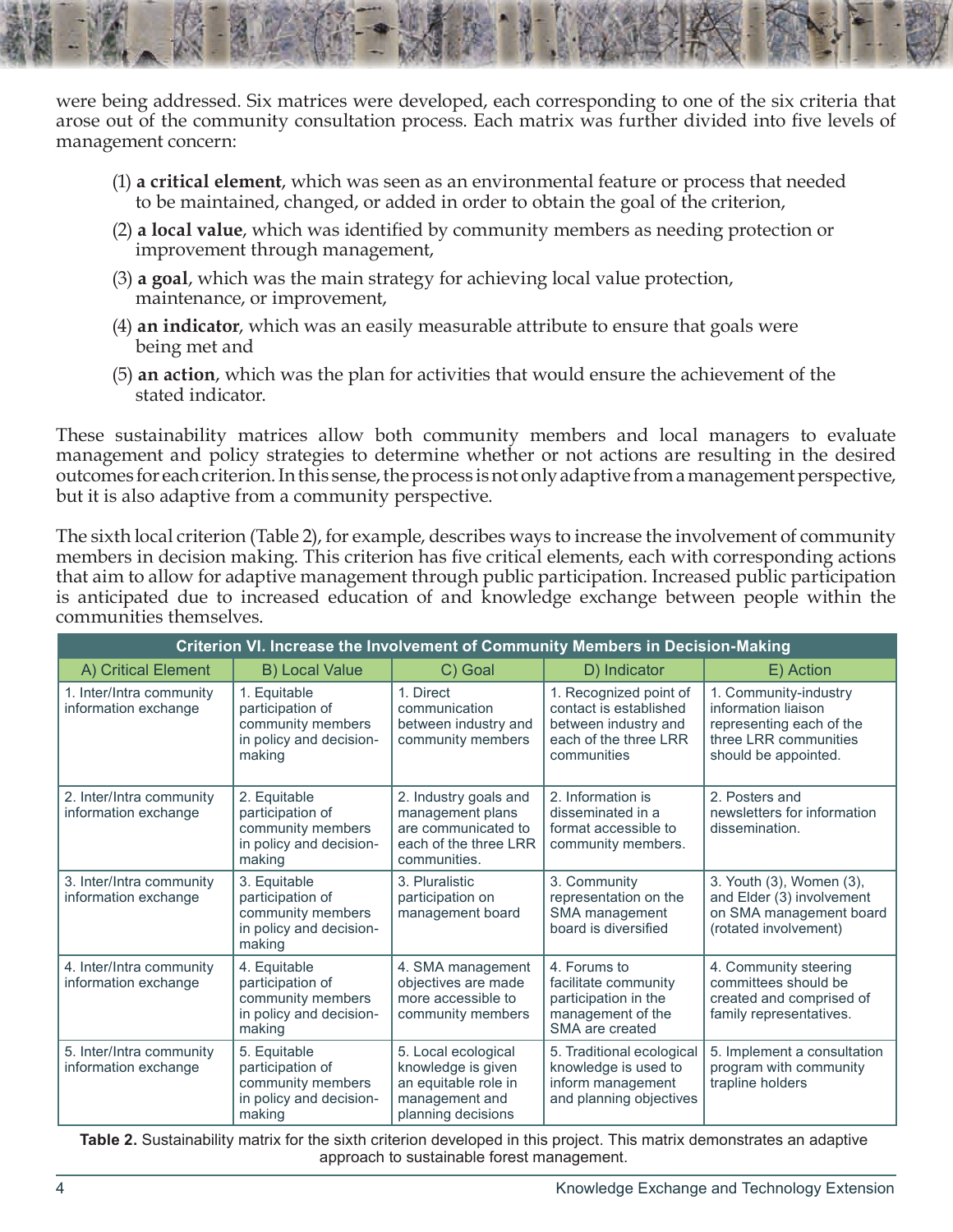### **Conclusion**

This process for developing local C&I in Aboriginal communities takes into consideration environmental, social, economic, cultural and other features identified by community members themselves. Likewise, the process described here provides a good example of how managers can address the CCFM Criterion 6 (Aboriginal involvement in planning and management). The resultant framework provides direction to land-use planning and management processes, while allowing for changes over time as values evolve within the community.

An adaptive framework is an important feature of the process. The changes experienced by the Little Red River Cree Nation—due to increased access to timber resources and increased management responsibilities over their traditional lands—are similar to those of other Aboriginal communities across the country. These changes often exacerbate, rather than mend, rifts between those who support traditional ways of using the forest and those who see commercial forestry as a solution to the poverty found in many forest-dependent Aboriginal communities. A management framework that allows for changes to be made as lessons are learned, experiences gained, and adjustments made to management processes, is a prerequisite for the sustainability of these communities.

The process outlined in this note may encounter challenges in communities facing different management scenarios. In many ways, the Little Red River Cree Nation management planning agreement, which gave the community some measure of control over its lands, is more the exception

#### **Management Recommendations**

There were several challenges with this process that should be recognized by those interested in applying it in other communities.

- Community diversity: The word "community" does not necessarily imply a spatially bounded or socially, culturally or economically homogenous group. Aboriginal communities, like most communities, often demonstrate a wide variety of personal opinions, needs and competing interests. Recognizing this fact is important when undertaking any "community-driven" project and highlights the need to obtain input from as many people as possible in the community to reflect the full range of values present. This recognition ensures the process is transparent and fair, and the results are credible.
- Seasonal activities: During this project, on-reserve living patterns had to be taken into account, as did seasonal residence. Research team members participated in community activities, accompanied elders on trapping transects or bush walks and visited seasonal camps in order to increase the number of people interviewed and minimize biases due to geographical proximity (i.e., interviewing only those most accessible).
- Interview biases: Potential biases in the research results were controlled in a number of ways. Community members conducted the interviews, which allowed for an increased level of trust and understanding between interviewer and interviewee. The perspective of the community researchers was invaluable to the final analysis for it resulted in the identification of critical elements, values, goals, indicators and actions. In addition, community researchers were the only ones capable of speaking both Cree and English satisfactorily, which significantly decreased the chance of language bias or misinterpretation. Potential gender bias was compensated for through interview teams that consisted of one female and one male.
- Baseline data: A common concern in any C&I system, including the CCFM national C&I, is that of establishing baseline ecological data. Often, such data are lacking, making monitoring, even with the best formulated criteria and indicators, difficult at best. By engaging all ages of the community in the development of these C&I, this project has been successful in increasing the "base" of ecological data for the Little Red River Cree Nation, both in terms of temporal data (i.e., generational experiences) and spatial data (i.e., knowledge of the functioning land area).
- On-going monitoring: Monitoring is an important consideration that needs further attention. The question of who monitors, how often, and where funds will come from for monitoring are considerations that are prevalent throughout most, if not all, C&I systems (including CCFM).